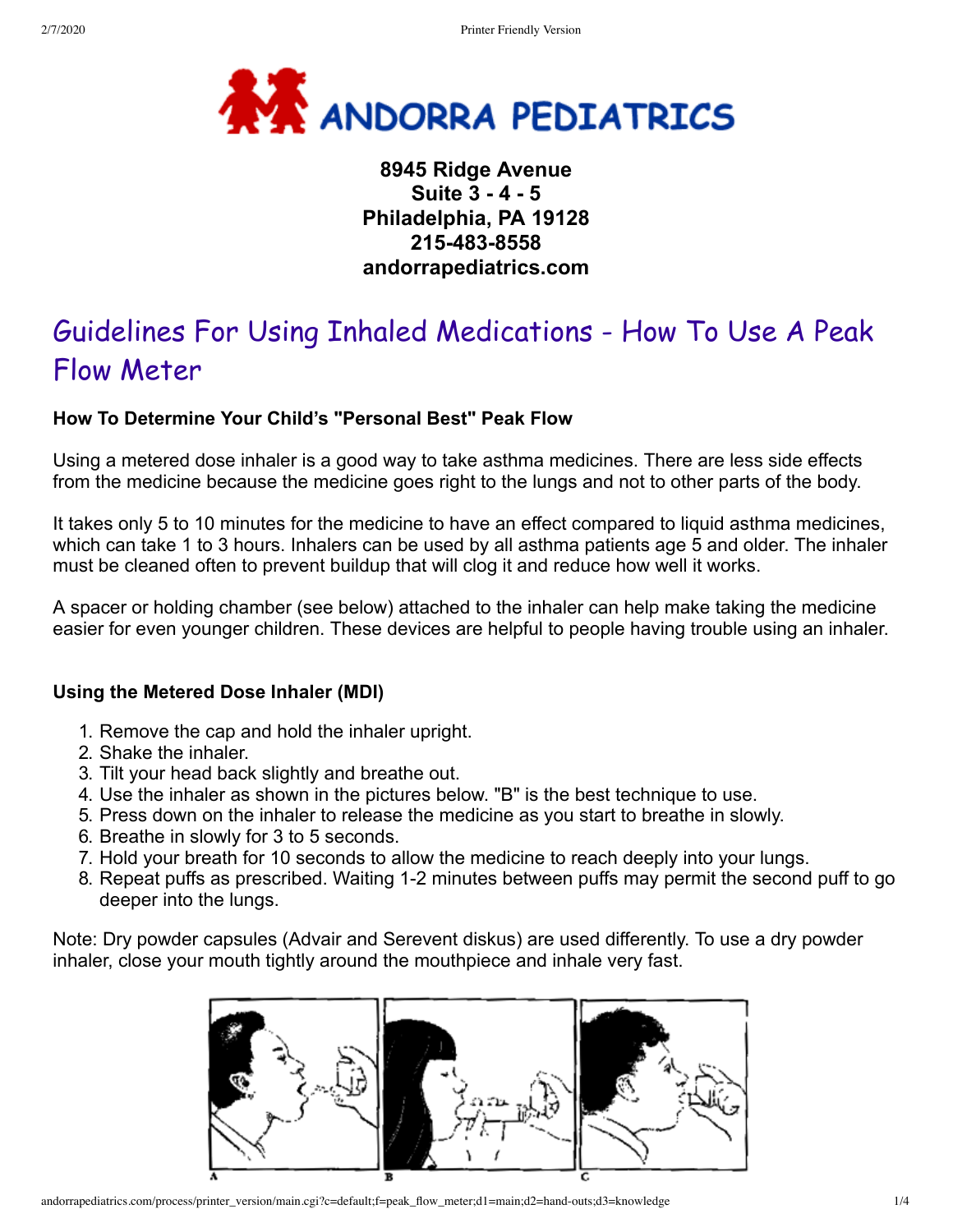- **A. Open mouth technique with inhaler 1 to 2 inches away**
- **B. Using spacer**

## **C. Placing directly in the mouth**

# **Cleaning**

- Once a day clean the inhaler and cap by rinsing it in warm running water.
- Let it dry before you use it again.
- Have another inhaler to use while it is drying.
- Twice a week wash the plastic mouthpiece with mild dishwashing soap and warm water.
- Rinse and dry well before putting it back.

# **Checking How Much Medicine Is Left in the Canister**

- $\bullet$  If the canister is new, it is full.
- An easy way to check the amount of medicine left in your metered dose inhaler is to place the canister in a container of water and observe the position it takes in the water.
- A full canister will sink to the bottom.
- An empty canister will float on the water surface.



# **Spacers**

- Unless you use your inhaler the right way, much of the medicine may end up on your tongue, on the back of your throat, or in the air.
- Use of a spacer or holding chamber can help this problem.
- A spacer or holding chamber is a device that attaches to a metered dose inhaler.
- It holds the medicine in its chamber long enough for you to inhale it in one or two slow deep breaths.
- The spacer makes it easy for you to use the medicines the right way (especially if your child is young or you have a hard time using just an inhaler).
- It helps you not cough when using an inhaler.
- A spacer will also help prevent you from getting a yeast infection in your mouth (thrush) when taking inhaled steroid medicines.

# **How To Use a Spacer**

- 1. Shake the inhaler well.
- 2. Attach the inhaler to the spacer (holding chamber) by inserting the inhaler into the back of the spacer.
- 3. Press the button on the inhaler. This will put one puff of the medicine in the holding chamber.
- 4. Place the mouthpiece of the spacer in your mouth and inhale slowly. (A face mask may be helpful for a young child.)
- 5. If you hear a whistle sound while inhaling, you are inhaling too fast.
- 6. Hold your breath for approximately 5 seconds (or longer) and then exhale.
- 7. Wait 30 seconds and then repeat steps 3 through 6 if another puff is required.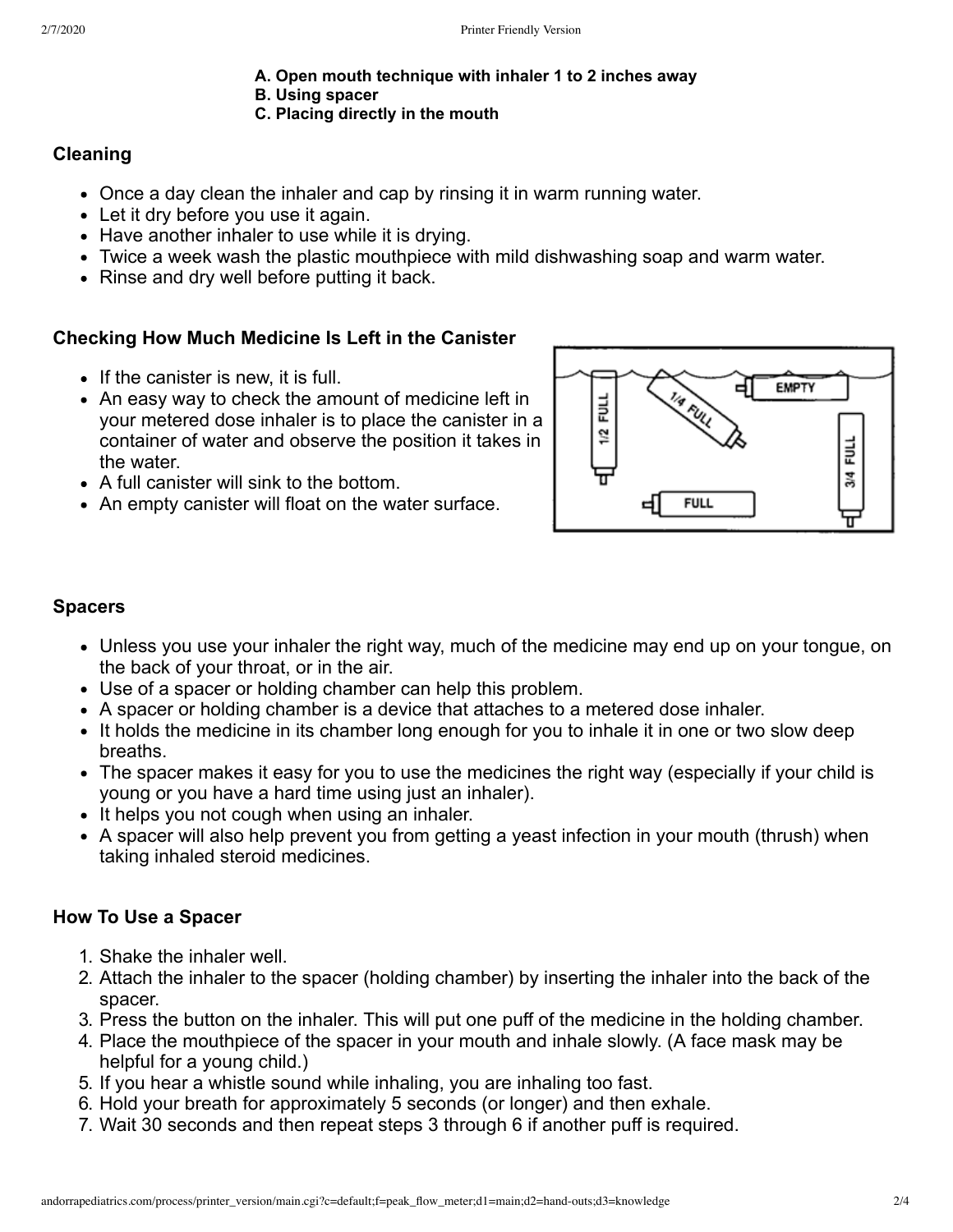## **What Is A Peak Flow Meter?**

A peak flow meter is a device that measures how well air moves out of your lungs. During an asthma episode, the airways of the lungs usually begin to narrow slowly. The peak flow meter may tell you if there is narrowing in the airways hours - sometimes even days - before you have any asthma symptoms.

By taking your medicine(s) early (before symptoms), you may be able to stop the episode quickly and avoid a severe asthma episode. Peak flow meters are used to check your asthma the way that blood pressure cuffs are used to check high blood pressure. The peak flow meter also can be used to help you and your doctor:

- Learn what makes your asthma worse
- Decide if your treatment plan is working well
- Decide when to add or stop medicine
- Decide when to seek emergency care

A peak flow meter is most helpful for patients who must take asthma medicine daily. Patients age 5 and older are usually able to use a peak flow meter.

## **How To Use Your Peak Flow Meter**

Do the following five steps with your peak flow meter:

- 1. Move the indicator to the bottom of the numbered scale.
- 2. Stand up.
- 3. Take a deep breath, filling your lungs completely.
- 4. Place the mouthpiece in your mouth and close your lips around it. Do not put your tongue inside the hole.
- 5. Blow out as hard and fast as you can in a single blow.

Write down the number you get. If you cough or make a mistake, don't write down the number. Do it over again. Repeat steps 1 through 5 two more times and write down the best of the three blows in your asthma diary.

## **Find Your Personal Best Peak Flow Number**

Your personal best peak flow number is the highest peak flow number you can achieve over a 2- to 3 week period when your asthma is under good control. Good control is when you feel good and do not have any asthma symptoms.

Each patient's asthma is different, and your best peak flow may be higher or lower than the peak flow of someone of your same height, weight, and sex. This means that it is important for you to find your own personal best peak flow number. Your treatment plan needs to be based on your own personal best peak flow number.

To find out your personal best peak flow number, take peak flow readings:

- At least twice a day for 2 to 3 weeks.
- When you wake up and between noon and 2:00 p.m.
- Before and after you take your short-acting inhaled albuterol for quick relief.